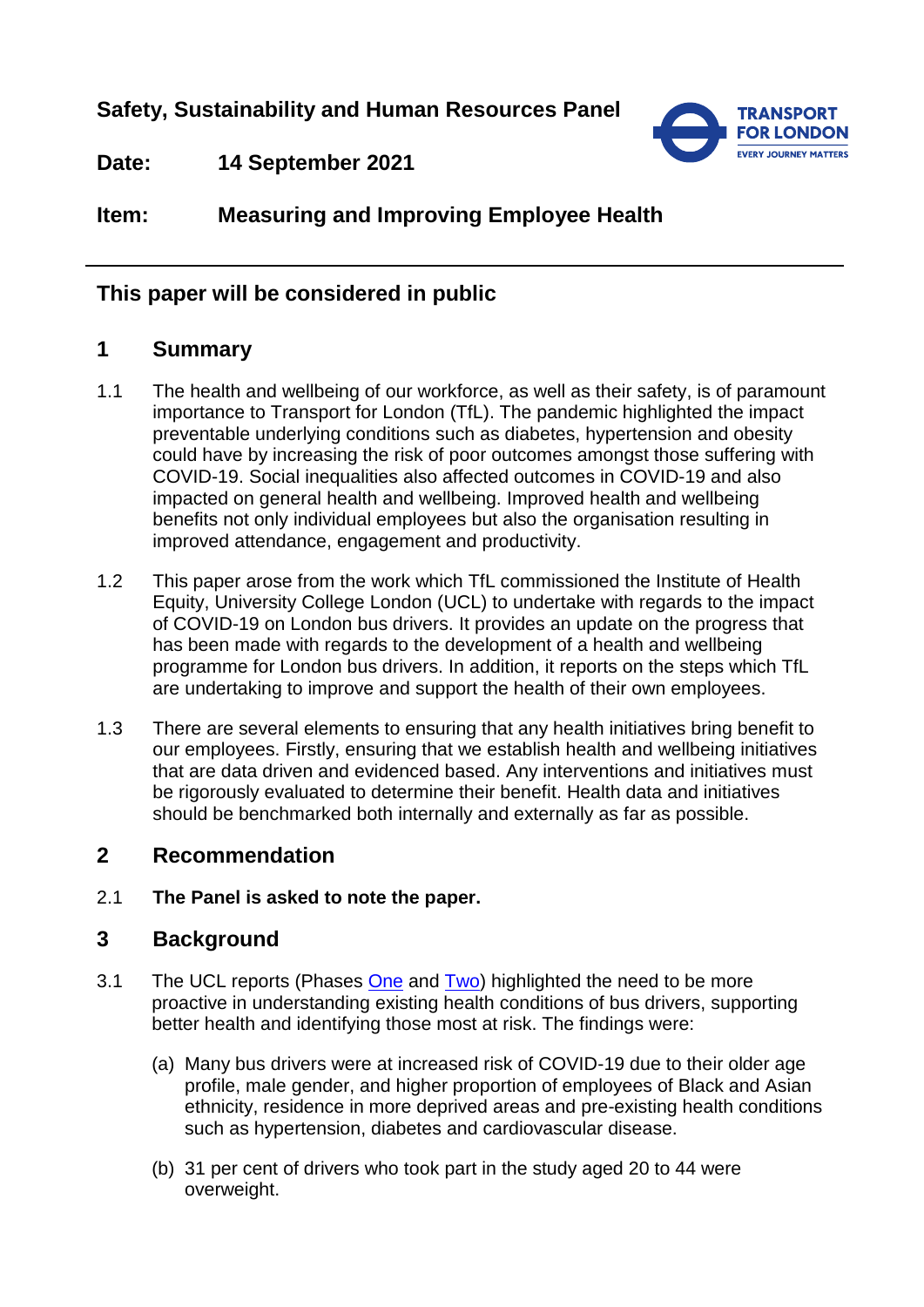- (c) Drivers in the study were more likely to be obese at a younger age than the general population.
- (d) There is some evidence of the earlier onset of some pre-existing conditions.
- 3.2 Unlike the London bus drivers, there is no recent study with regards to the health of TfL employees who form a diverse group in terms of their different job roles. We do, however, have employee sickness absence data and data gathered at occupational health appointments. The health of TfL employees may differ between different roles depending on income, shift work and a number of other factors. There is anecdotal evidence that the current health improvement plan and wellbeing initiatives are more likely to be accessible to office based/home-working employees and are less likely to be accessed by operational employees particularly those working night shifts. This situation is not unique to TfL.

## **4 Challenges in improving and measuring employee health**

- 4.1 As we move through the pandemic, our objective is to improve employee health and wellbeing in future; to build on what we have learnt during the crisis and to emerge as a stronger, fitter, healthier organisation. This ambition is not without a number of significant challenges. Such challenges are not unique to TfL and are typical of those faced across the transport sector, however they are important to take note of as we move to deliver improvements.
- 4.2 In particular:
	- (a) it is difficult to reach some employees, such as operational employees and those who work night shift. They would benefit most from interventions, but it is often the "worried well" who engage with health promotion initiatives and those who have better access to online resources;
	- (b) it will take time to develop a ''healthy culture'' to match that of the ''safety culture''. It requires leadership and role-modelling throughout the organisation and will benefit from reporting of health data publicly with cross industry benchmarking;
	- (c) there is a need to manage expectations in relation to health and wellbeing improvements. Achieving sustained behavioural change, especially in relation to health and wellbeing is difficult as evidenced by the problems the government has in tackling the major issue of obesity;
	- (d) there is a need to adequately fund future health and wellbeing initiatives. Application of the traditional return on investment (ROI) model for health care is unreliable and other success matrices may need to be considered; and
	- (e) there is a need for oversight of the current portfolio of planned health and wellbeing projects to ensure that the benefits are maximised for the business. It is proposed that the Occupational Health & Wellbeing team (OH&W), as the experts in this area should co-ordinate and oversee these projects.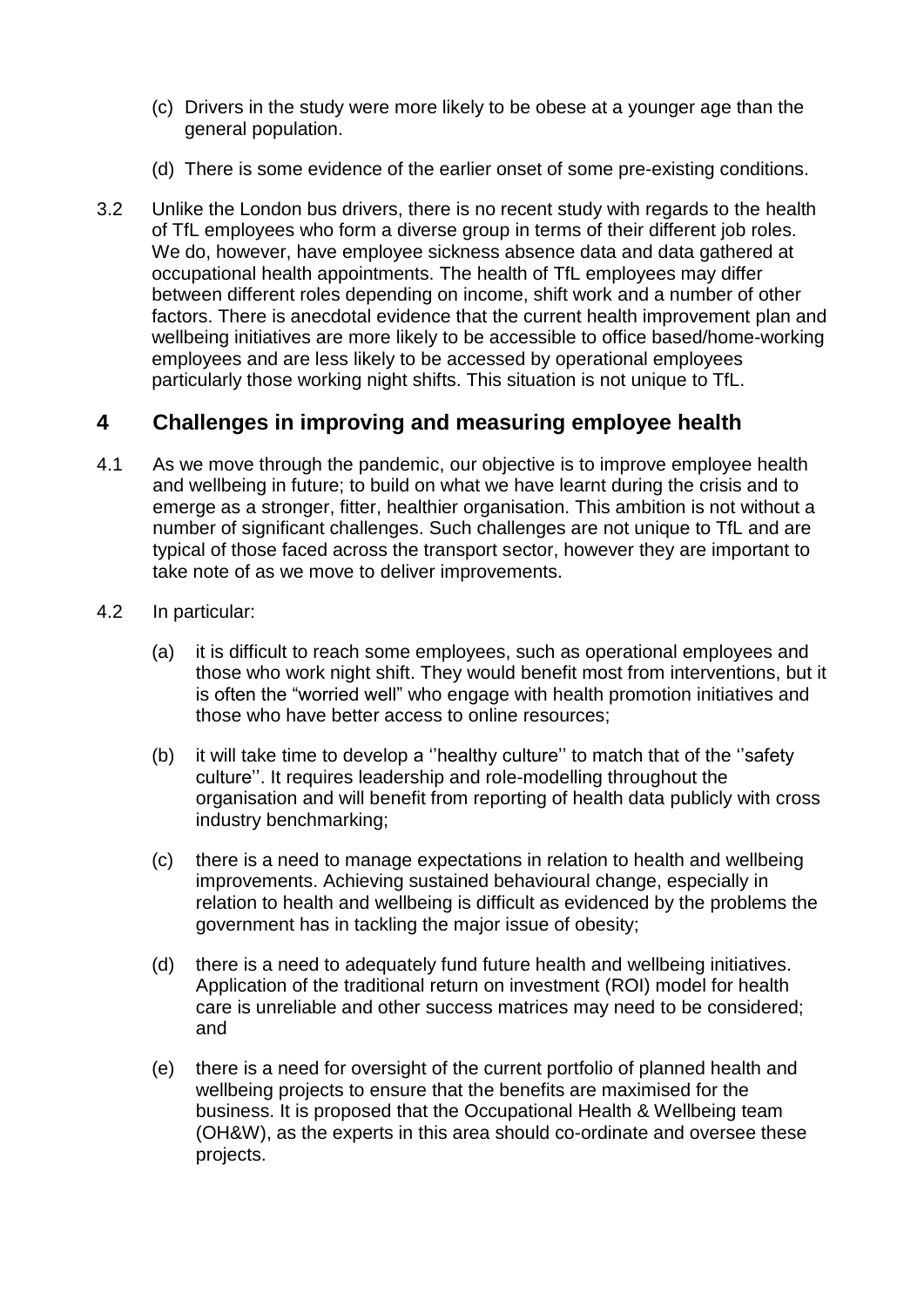### **5 Actions to measure and improve employee health at TfL**

- 5.1 In light of the above challenges, we aspire to design health and wellbeing initiatives that are evidence based and will reach employees who are typically harder to reach. To improve engagement at all levels of the business and make the change to a "healthy culture" we will enhance data reporting in line with industry best practice. This will be achieved through improved data collection and the initiatives outlined above, along with the use of the Rail Safety and Standards Board) RSSB data reporting tools.
- 5.2 At TfL there are currently several initiatives to support employee health which can largely be considered as either proactive or reactive.
- 5.3 For example, all interactions with the occupational health team are an opportunity for proactive health promotion advice (for example with regards to weight, smoking, management of chronic health conditions) and the wellbeing team run a series of health promotion initiatives and advice.
- 5.4 There are a number of employees who have undergone training to be "champions" of wellbeing and health in the business and a group trained in supporting colleagues who have experienced trauma at work which can reduce the risk of long term absence and post-traumatic stress disorder.
- 5.5 Reactive support through advice and treatment from the Employee Assistance Programme, the physiotherapy and counselling teams as well as OH is also available. Although employees requiring these services have already developed a health problem, the interventions offered may result in reduction in severity of symptoms and quicker recovery.

#### **Reaching operational employees and designing evidence-based initiatives**

- 5.6 To address the challenge in reaching operational/shift workers we are using a grant from the Employer Health Innovation Fund, a new programme which aims to support employers develop new ways of improving the health and wellbeing of employees. Overall, the project is to understand the barriers TfL's operational employees have in engaging with health and wellbeing tools and how to overcome them. Phase 1 of the project has started and consists of background research. This will lead into Phase 2 stakeholder engagement and understanding the issues. Phase 3 will be the design and implementation of a solution with a timeframe for delivery of 18 months from the start of the project (March 2023). This will be followed by a period of evaluation.
- 5.7 We are also working with Reset Health on a pilot designed for people living with type 2 diabetes, prediabetes or obesity to help reverse their metabolic conditions. We have set measures of success for the pilot and will evaluate the outcome to determine whether this is a cost-effective initiative which could be extended to more individuals. RSSB are looking to pilot a similar initiative through its Healthy Cultures Group and we will be sharing our findings and best practice with it.
- 5.8 Further measures to reach operational employees and develop evidence-based initiatives include a mobile health bus unit staffed by OH&W staff which has been commissioned to offer TfL employees a health and lifestyle assessment. It has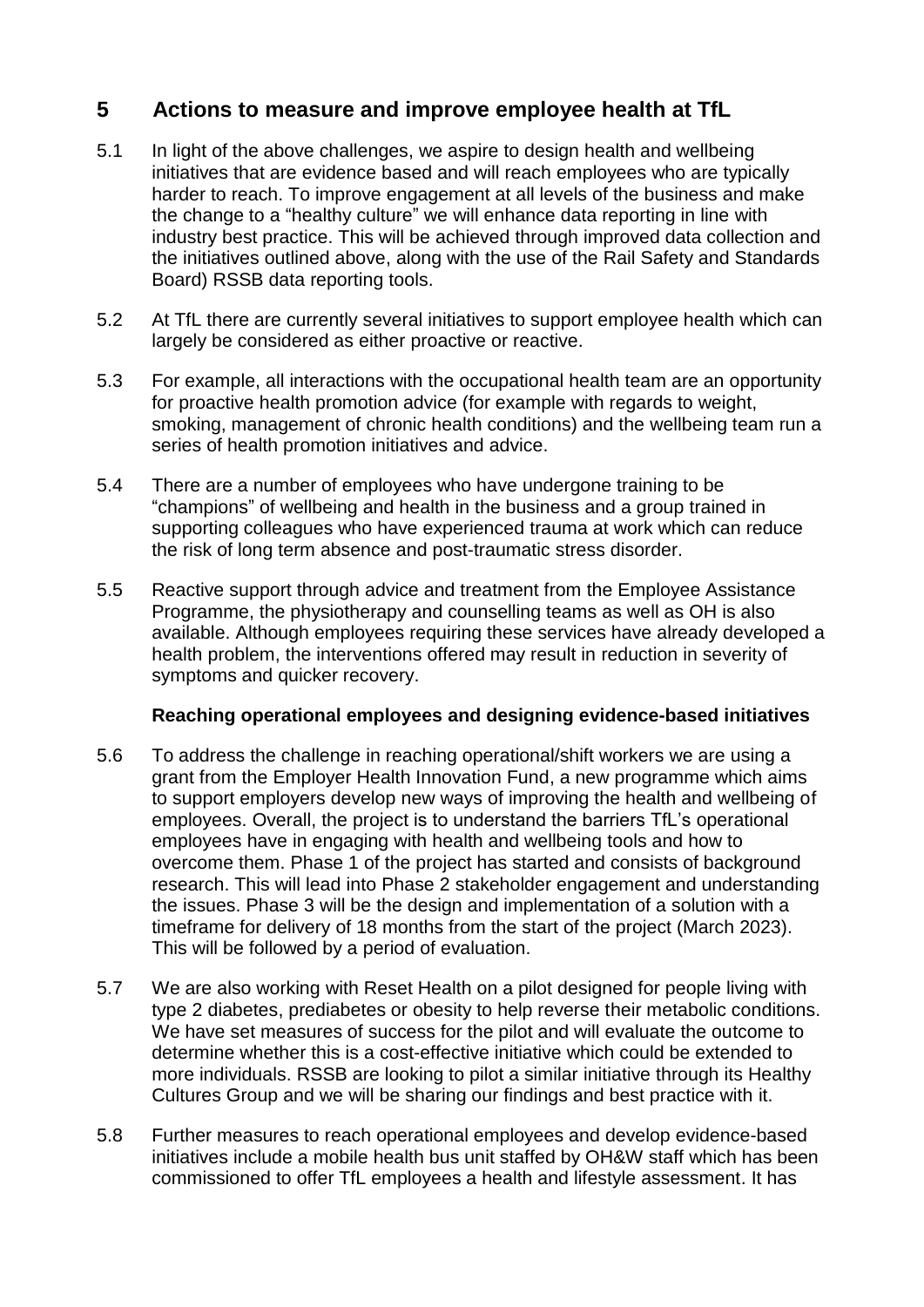the benefit of bringing our occupational health services directly to staff to enhance awareness and take up. The "Well@TfL" assessment is focussed on the prime health and wellbeing issues of obesity, cardiovascular risk and psychological health. The objectives are to offer individualised lifestyle plans and to collect data to inform the development of further interventions. This is a one-year project commencing in September 2021.

5.9 In terms of evaluation of interventions, the "Well@TfL" project will also include a study which aims to develop an evidence-based model for assessing and addressing workplace health and wellbeing priorities, and one which can be implemented in all parts of the TfL business. A mixed methods approach (i.e. utilising both quantitative and qualitative analysis) will be used to assess the effectiveness of two models for delivering health and wellbeing programmes: Model 1 is focussed on delivering individualised / custom-tailored programmes to employees. Model 2 is centred around delivering a bespoke, evidenced based programme, which will be developed locally and delivered depot wide. Before implementation of programmes, data will be collected on mental and physical wellbeing, the purpose of which is to guide the development of the health programmes at both an individual and depot level and to be the baseline measurement for benchmarking further evaluations. Post implementation, a further set of data measurements will be taken. An Interim report will be available mid-2022 and final report early 2023.

### **Benchmarking and publishing health data**

- 5.10 It is intended that results from the project described will also be externally benchmarked against published research material, Government funded research and survey data and reports/data from industry bodies such as RSSB.
- 5.11 An internal review of how health and wellbeing data is collated in OH&W is underway. Currently a range of health data is collected by OH&W for health surveillance purposes and for the completion of statutory medicals. By December 2021 it is anticipated that the process for obtaining aggregated health data will be in place. The challenges of moving to a "healthy culture" and demonstrating the importance of investment in this area will be met by provision of improved anonymised aggregated data relating to the health of employees. We are aiming to report into the RSSB Health Dashboard, which is under development, so that we can benchmark against other employers in the transport sector and to utilise its Health and Wellbeing Index (HWI). HWI has been developed, with health economists, specifically for the rail sector. It combines a range of occupational health and wellbeing metrics based on established health economics valuations. It transforms those valuations into comparable units and costs.

#### **Healthy Culture**

5.12 The Health and Wellbeing Steering group have identified three key priorities for the improvement of health and wellbeing at TfL: leadership commitment, improved communication and enhanced line manager support/training. A working group has been set up to determine how to achieve these priorities and are determining the key milestones, deliverables and measures.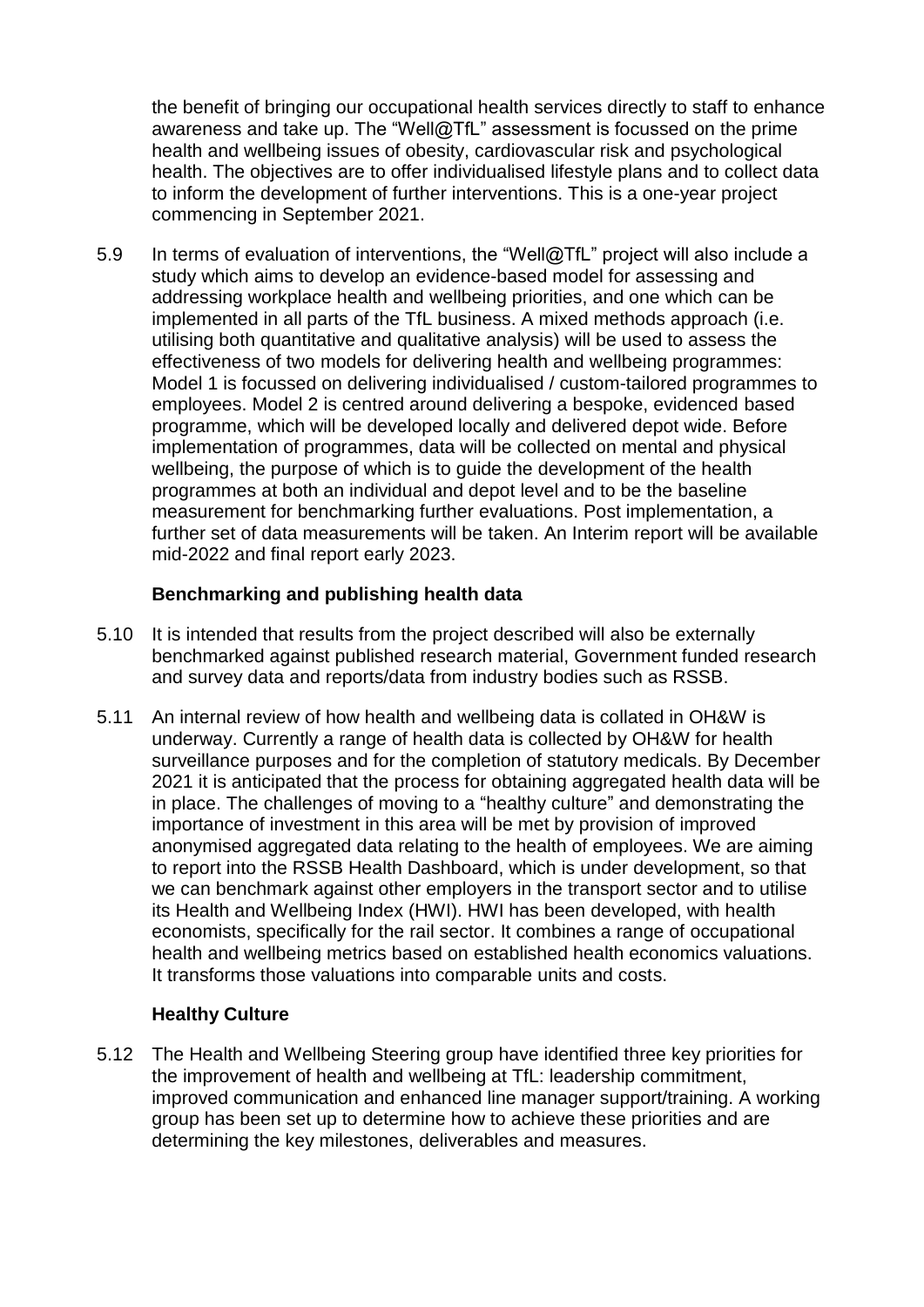# **6 Bus Driver Health and Wellbeing**

6.1 Historically bus operators have trialled a wide range of initiatives to improve bus driver health and wellbeing, ranging from providing healthy food in the canteens and nutrition advice to bike to work schemes and discounts for local gyms. The take up of these initiatives has been variable.

### **Reaching operational employees and improving data collection**

- 6.2 To enable bus drivers to become more aware of any underlying health issues TfL – in collaboration with Bus Operators – is introducing more frequent voluntary health assessments for drivers in the form of self-assessment kiosks to help detect health conditions such as hypertension, diabetes, and heart disease at an earlier stage. The kiosks assess basic health measurements and then signpost drivers to additional support available from their existing operator Employee Assistance Programmes and other external resources. This will enable bus operators to assist drivers in getting the help they need and marks the first step in the response to the UCL study.
- 6.3 The Bus Safety Development team also successfully bid for the Design Council Employee Health Innovation Fund and will receive a grant to research and pilot the best way to deliver bus driver health and wellbeing assessments in the longer term. This research will include benchmarking the use of health assessments across other industries and in local bus operators in other comparable countries. The project will help identify solutions to improving bus drivers' health and wellbeing and increase understanding of their needs and what their employers can do to support them. The project aims to raise awareness of the ways in which drivers can take responsibility for their own health by suitable lifestyle adjustments, and to provide early detection of potential health problems. The study will begin in September 2021 and will also analyse the effectiveness of various intervention in health and wellbeing checks and the key parameters of driver health and wellbeing engagement and participation at work.

### **Designing evidence-based initiatives**

6.4 TfL has committed to targeting the next round of bus safety innovation funding at measures that will help to reduce fatigue and in light of the findings of the UCL report, the fund was broadened to include innovation that could also improve health and wellbeing of bus drivers. The Fatigue and Wellbeing Innovation Challenge was launched in March 2021. There were over 50 responses from companies with solutions and the shortlisted companies were able to work with the Bus Operators to submit joint bids. Funding awards will be announced shortly with trials due to start in the autumn.

## **7 Summary**

- 7.1 TfL is an organisation which values employee health and wellbeing and has much already in place to support our employees. However, there is more that can be done and improved reporting on health data is key to this.
- 7.2 TfL works closely with its contractors to consider how it can influence the health and wellbeing of their staff, either through contractual obligations and/or as an